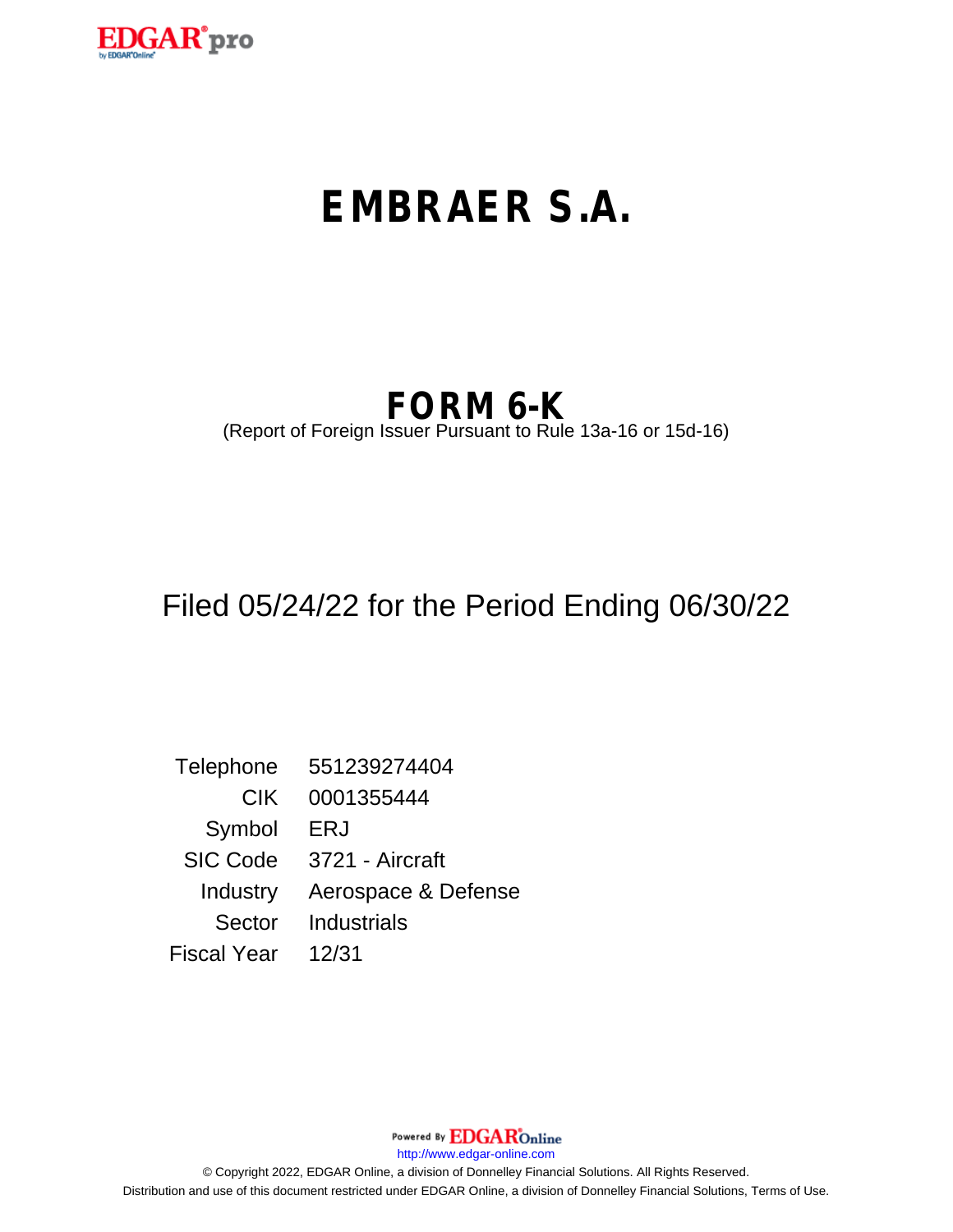### **UNITED STATES SECURITIES AND EXCHANGE COMMISSION**

Washington, D.C. 20549

#### FORM 6-K

**Report of Foreign Private Issuer** Pursuant to Rule 13a-16 or 15d-16 under the Securities Exchange Act of 1934

For the month of May 2022

**Commission File Number: 001-15102** 

### **Embraer S.A.**

Avenida Dra. Ruth Cardoso, 8501,

30th floor (part), Pinheiros, São Paulo, SP, 05425-070, Brazil

(Address of principal executive offices)

Indicate by check mark whether the registrant files or will file annual reports under cover of Form 20-F or Form 40-F:

Form 20-F  $\boxtimes$  Form 40-F  $\Box$ 

Indicate by check mark if the registrant is submitting the Form 6-K in paper as permitted by Regulation S-T Rule 101(b)(1):  $\Box$ 

Indicate by check mark if the registrant is submitting the Form 6-K in paper as permitted by Regulation S-T Rule 101(b)(7):  $\Box$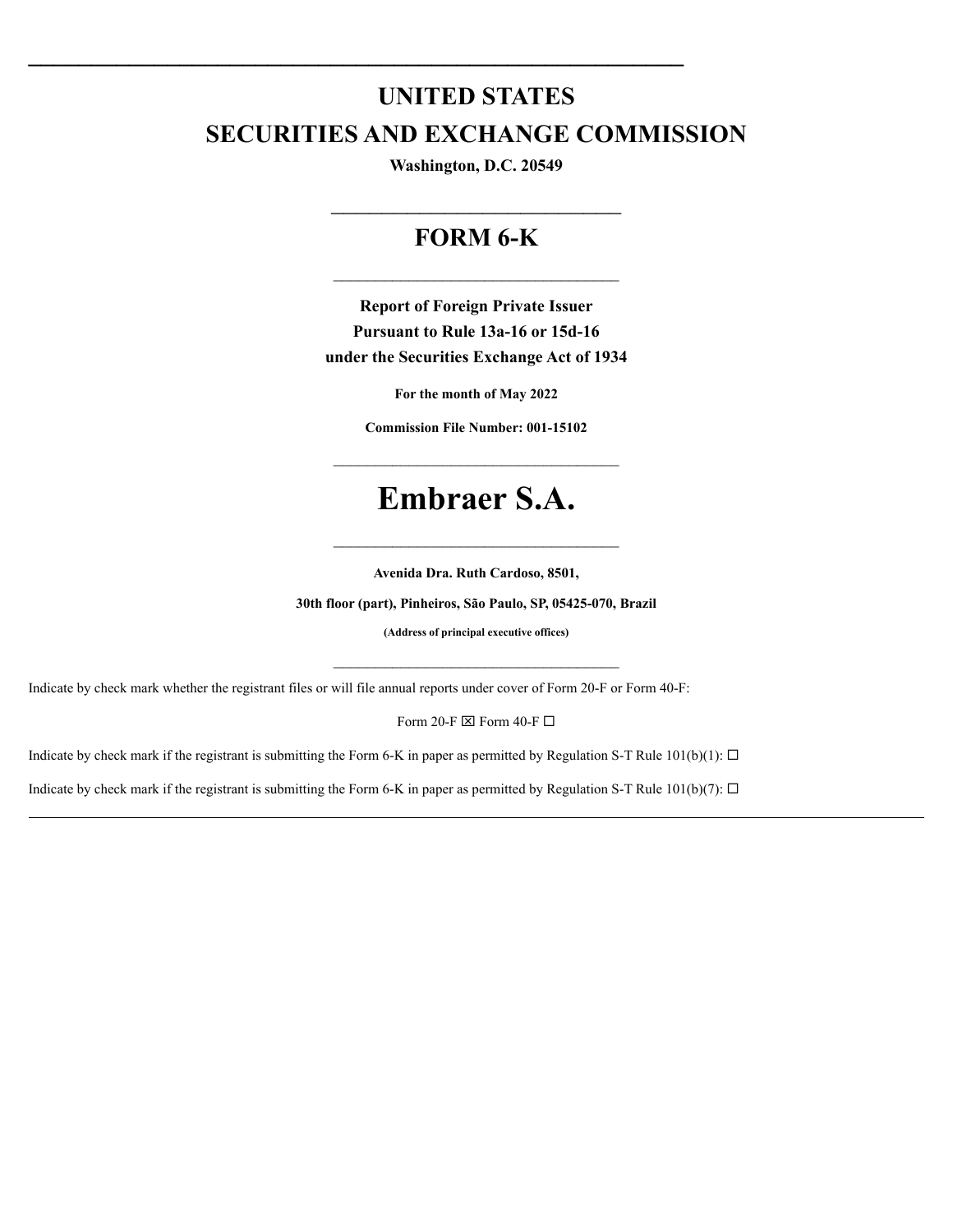#### **NOTICE TO THE MARKET**

 $\leftarrow$  EMBRAER

**LISTED** 

**EMBR** 

**B3 LISTED NM** 

Embraer S.A. ("Embraer" or "Company") communicates to its shareholders and the market that became aware on this date of the Brazilian government intention to reduce unilaterally the total number of aircraft to fifteen of Contracts 002/DCTA-COPAC/2014 and 10/DCTA-COPAC/2014, signed in 2014 between the Brazilian Federal Government, Embraer and one of its subsidiaries ("Contracts").

As announced in a Material Fact issued by the Company on February 9, 2022, the negotiation process between Embraer and the Brazilian Air Force resulted in the execution of amendments to the Contracts, which now include the delivery of 22 KC-390 Millennium aircraft. There is no contractual provision for additional reduction.

Embraer reinforces its commitment to the KC-390/C-390 Millennium project, next-generation multi-mission aircraft, as well as its belief in the potential of export of this product, which brings unique innovations in its category and which has already been acquired by two European nations.

Finally, Embraer reiterates its role as a strategic partner of the Brazilian Air Force in the development and implementation of technological solutions and products of high added value, a partnership established for over 50 years.

São José dos Campos, May 24, 2022.

Antonio Carlos Garcia Executive Vice-President and CFO